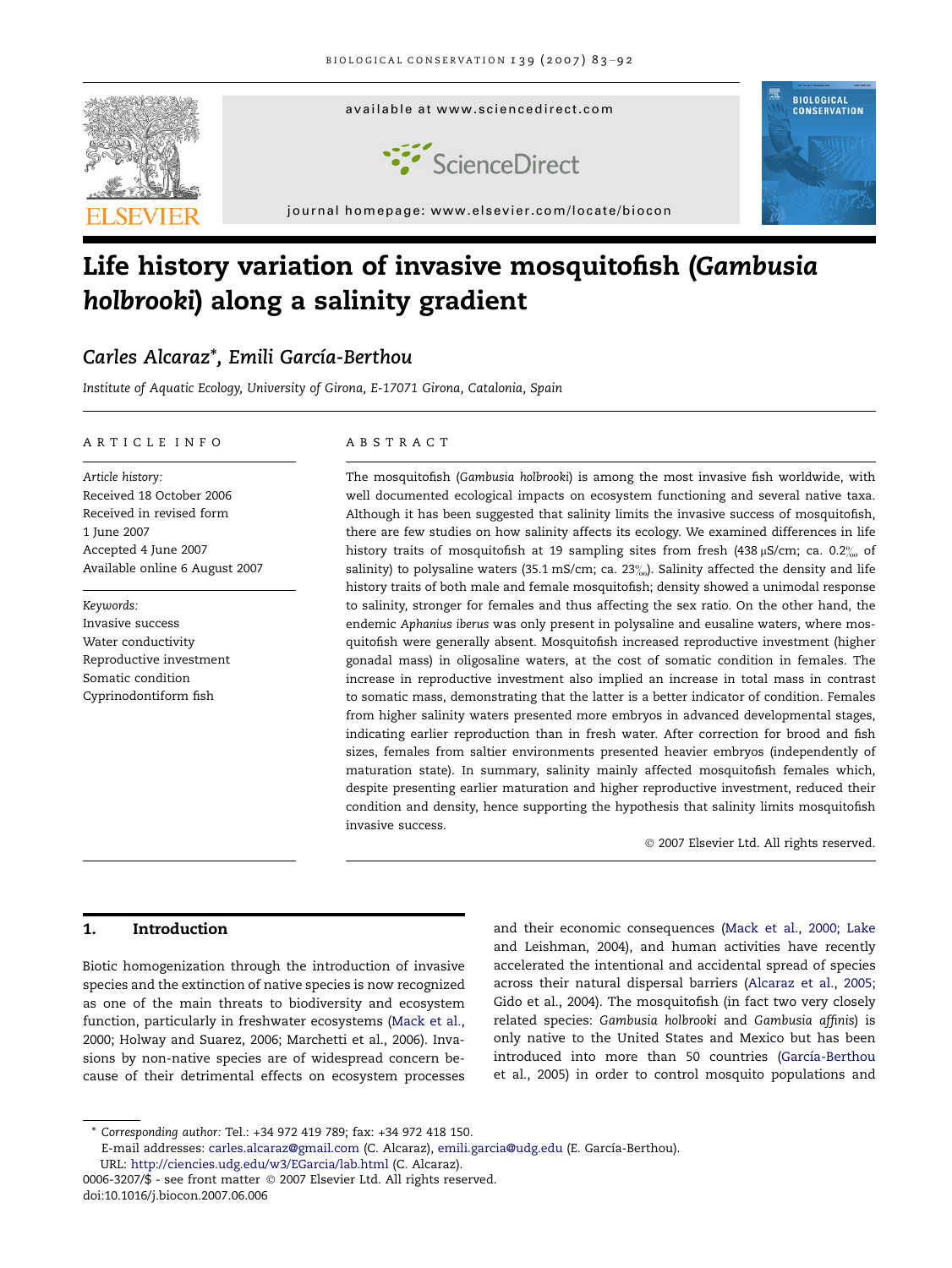<span id="page-1-0"></span>hence malaria ([Pyke, 2005](#page-9-0)). The mosquitofish is probably the most widely distributed freshwater fish in area occupied ([Pyke, 2005\)](#page-9-0) and considered to be one of the world's 100 worst invasive alien species by the GISP (Global Invasive Species Programme, <http://www.issg.org/database/>).

The strong ecological impact of introduced mosquitofish is quite well known. Mosquitofish profoundly alter ecosystem functioning through trophic cascades ([Hurlbert et al., 1972\)](#page-9-0) and several studies have demonstrated their effects on the decline of native amphibians ([Kats and Ferrer, 2003\)](#page-9-0) and small fish, such as the Mediterranean endemic cyprinodontid Aphanius iberus (Rincón et al., 2002). The Spanish toothcarp (A. iberus) originally inhabited a wide range of lowland waters but nowadays its distribution has been restricted to polysaline, eusaline and hypersaline waters (i.e. salinity  $> 18\%$  according to [Cowardin, 1979](#page-9-0)), mostly due to replacement by invasive G. holbrooki (García-Berthou and Moreno-Amich, 1992; Elvira, [1995\)](#page-9-0) in fresh and oligosaline waters (i.e. salinity  $< 5\%$ ). A review of the literature (Fig. 1) shows that most A. iberus extinctions have occurred far from the coast  $(> 1 \text{ km}; i.e.$  mostly fresh waters) and that the probability of extinction significantly depends on distance to the coast (Wald's  $\chi^2$  = 12.02, P < 0.001) and not latitude (Wald's  $\chi^2$  = 0.03, P = 0.96). Some works have reported lower mosquitofish density with salinity and it is often suggested that salinity limits its invasive success ([Elvira, 1995; Nordlie and Mirandi, 1996\)](#page-9-0). However, there are few studies on the effects of salinity on mosquitofish biology, mostly on metabolism [\(Nordlie and Mirandi, 1996\)](#page-9-0). Mosquitofish are able to cohabit in highly saline waters with other species that are displaced in fresh water ([Al-Daham et al.,](#page-9-0) [1977\)](#page-9-0), but the ecological mechanism by which salinity limits the invasive success of mosquitofish is largely unknown. Although the life history plasticity of mosquitofish has been proposed as an important factor to understand its invasive



Fig. 1 – Relationship of historical extinctions of Aphanius iberus with distance to the coast. The circles are known populations (0, extant; 1, extinct) and the line is the extinction probability fitted with logistic regression.

success ([Haynes and Cashner, 1995\)](#page-9-0), the only studies of the effects of salinity on mosquitofish life history traits are [Stearns and Sage \(1980\) and Brown-Peterson and Peterson](#page-9-0) [\(1990\),](#page-9-0) who studied short salinity gradients in North America (two populations from fresh (0%) to mesosaline (10%) and oligosaline  $(2.5\%)$  waters, respectively). The objective of our paper is to assess the variation of life history traits of invasive mosquitofish along a long salinity gradient (from  $0\%$  to  $23\%$ ) in northeastern Spain, in order to understand why salinity may limit its invasive success.

## 2. Material and methods

#### 2.1. Study area and sampling methods

We studied the density and life history traits of mosquitofish at 24 sampling sites ranging from fresh water (438  $\mu$ S/cm; ca. 0.2 $\%$ ) to eusaline water (55,600 µS/cm; ca. 38.7 $\%$ ) along three river basins in northeastern Spain ([Fig. 2\)](#page-2-0). The three river basins sampled were: the Ter River, with 208 km of length, 3010.5  $\rm km^2$  of basin area, and 17.15  $\rm m^3/s$  of average flow, from fresh water sites at 35 km from the coast (close to Banyoles Lake) to mixosaline and eusaline water sites at the Baix Empordà wetlands, close to the river mouth; the Muga River with a length of 58 km, 854  $km^2$  of area, and 3.34  $m^3/s$  of average flow; and the Tort River, a small stream in the Alt Empordà wetlands [\(Fig. 2](#page-2-0)).

Because the main objective was to assess the effect of salinity on life history traits, all samples were taken within a week, from 5 to 12 of May 2003, to minimize effects of seasonal variation and when the reproductive period of the mosquitofish that had survived the winter started but new born were still not present (Fernández-Delgado and Rossomanno, [1997\)](#page-9-0). All the fish were captured during daylight hours using dip nets (60 cm diameter and a stretched mesh size of 1 mm) and preserved in situ in 10% formalin. The sampling time was measured in order to estimate fish abundance (catch per unit effort, CPUE, as the number of fish per minute). We measured in situ temperature and dissolved oxygen (with an Oxi 320 oximetre), electrical conductivity ( $EC_{25}$ , with a Crison 524), and pH (Crison 507). An estimate of the water salinity concentration was obtained from conductivity with the conversion equations of [APHA \(2001\).](#page-9-0) The distance to the coast was measured from maps as a perpendicular line from sampling sites to the sea.

#### 2.2. Laboratory procedures

In the laboratory, all the fish were identified to species level, weighed (total mass to the nearest 0.1 mg) and measured (total and standard length (SL) to the nearest 0.01 mm with a digital caliper). All mosquitofish were sexed according to anal fin morphology [\(Turner, 1941\)](#page-9-0); when this was not possible (usually fish with  $SL \leqslant 11$  mm), sex was determined by the direct observation of the gonads, and when it was not possible to discern the sex, the fish were classified as immature. For each sample, about 30 mosquitofish (15 mature males and 15 mature females, when available) were eviscerated, and their eviscerated and gonad masses were measured to the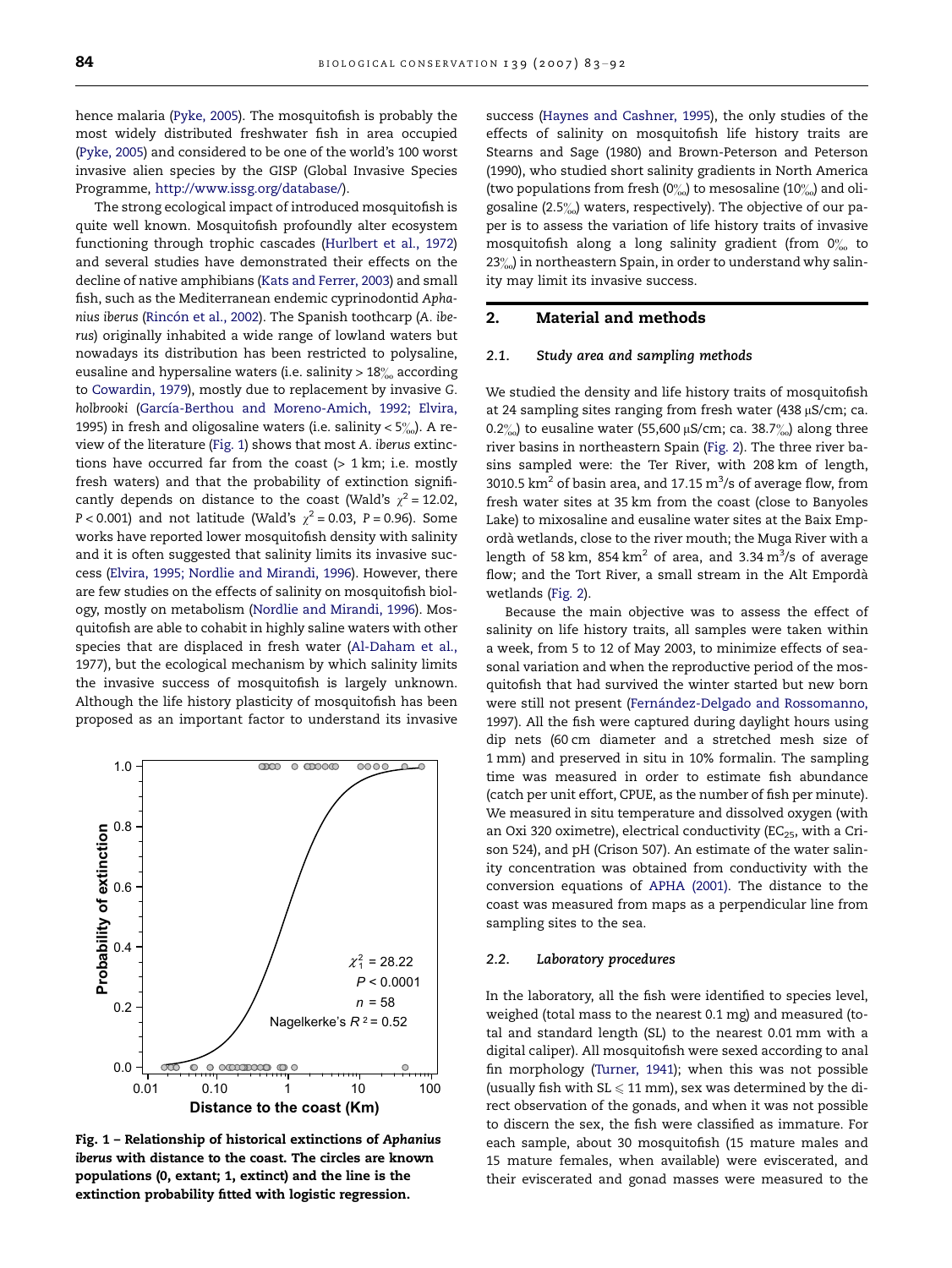<span id="page-2-0"></span>

Fig. 2 – Location of the 24 sampling sites in the three study areas: the Alt Emporda` wetlands (sites starting with E), Banyoles Lake drainage (B sites) and the Ter River basin that includes the Baix Empordà wetlands (T sites).

nearest 0.1 mg. The gonadosomatic index (GSI) was calculated as the percentage of gonadal mass of total mass.

For females, ovaries were removed and processed under a dissecting microscope. G. holbrooki is a live-bearer that develops one clutch of eggs at a time, i.e. there is no superfetation [\(Reznick, 1981](#page-9-0)). Consequently, the ovary of mature females typically shows two kinds of oocytes: a group in development and another group of immature oocytes that may develop when the first ones have been released. Oocytes were classified in six categories according to [Reznick \(1981\):](#page-9-0) I, no development (yolked but non-fertilized, development is not apparent, pre-vitellogenic ones are not considered); II, uneyed (development is already apparent); III, early-eyed; IV, mid-eyed; V, late-eyed; VI, very late-eyed. Stages II–VI were considered fertilized eggs (Fernández-Delgado and Rossom[anno, 1997](#page-9-0)). All the oocytes present in the ovaries were classified, counted and weighed (to the nearest 0.1 mg) by stage group, after elimination of intra-ovarian tissue. Malformed embryos were detected in a very low percentage of females

(<1%) and they represented a low percentage (<1%) of the total number of embryos. Following Fernández-Delgado and Ros[somanno \(1997\),](#page-9-0) each group of oocytes (non-fertilized and fertilized) was used to calculate two fecundity measures: potential fecundity (including all the oocytes) and brood size (including only fertilized oocytes).

#### 2.3. Statistical analyses

To further describe the relationship of mosquitofish abundance and one of the species most affected by it (the endemic cyprinodont A. iberus), we also fitted generalized additive models (GAMs) (Lepš and Šmilauer, 2003), as available in the CANOCO program, to fit the response of CPUE of both species to water conductivity. GAMs are an extension to generalized linear models that, unlike more conventional regression methods, do not require the assumption of a particular shape for the species distribution along the environmental gradient (Lepš and Šmilauer, 2003). The model complexity of GAMs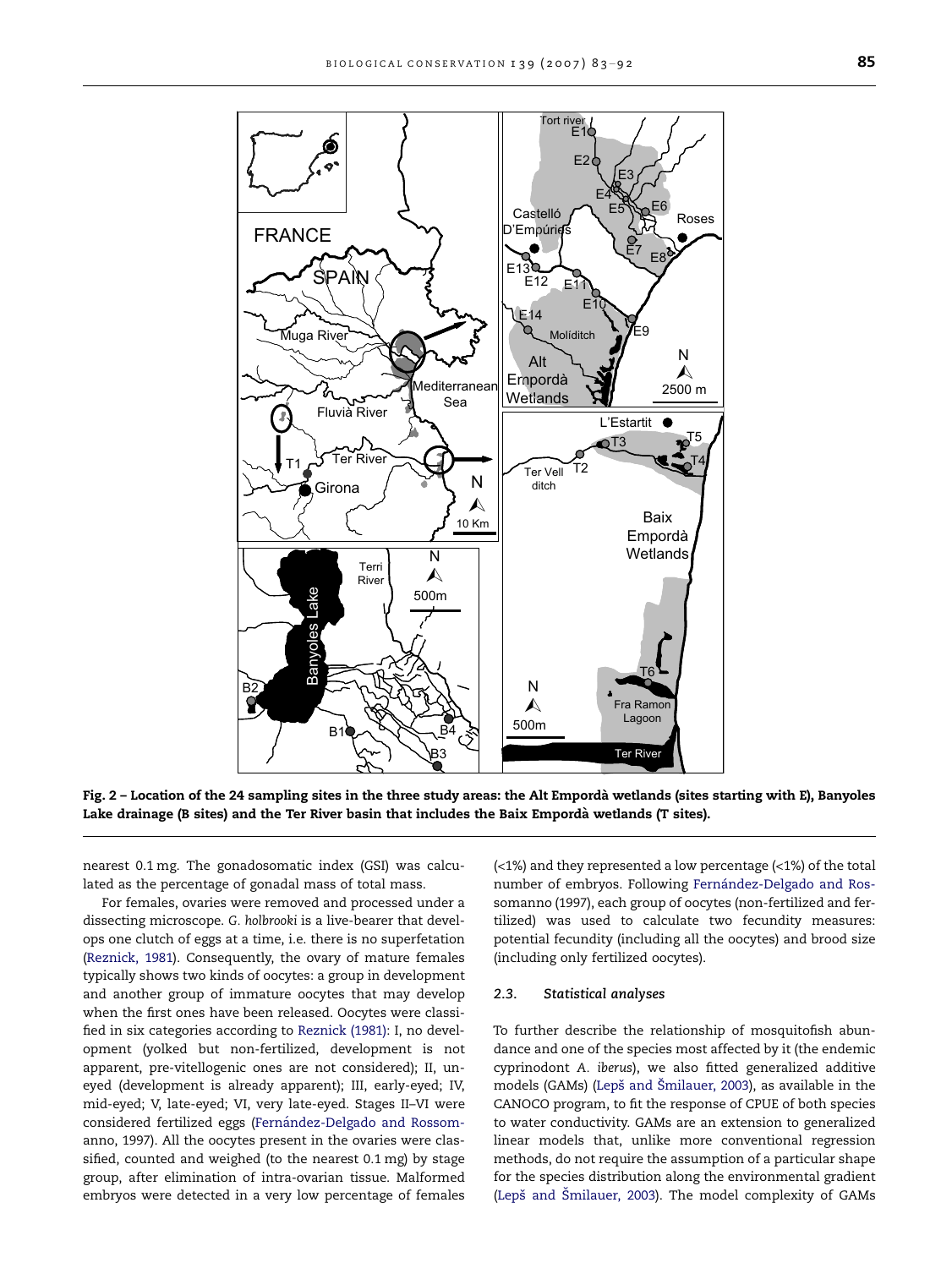<span id="page-3-0"></span>was selected by the stepwise selection procedure using the Akaike information criterion (AIC), as available in CANOCO 4.5. AIC considers not only the goodness of fit but also parsimony, penalizing very complex models ([Burnham and Ander](#page-9-0)[son, 1998\)](#page-9-0).

Spearman's correlations coefficient  $(r_s)$  was used to test differences in mean length with water conductivity. Variation of life history traits among populations were analyzed with analysis of covariance (ANCOVA) using fish length as the covariate, except for the gonadosomatic index (GSI), for which no covariate was used (i.e. an ANOVA was used). For mean number and mass of oocytes per developmental stage, an ANCOVA with fish length and brood size was used. When the covariate was not significant ( $P > 0.10$ ), it was deleted from the models (i.e. an ANOVA was used), to increase statistical power (García-Ber[thou and Moreno-Amich, 1993\)](#page-9-0). The significant variation among populations was decomposed in a linear relationship with water conductivity and a residual component with polynomial orthogonal contrasts ([Sokal and Rohlf, 1995](#page-9-0)) and the SPSS ''metric'' option ([SPSS Inc., 2004](#page-9-0)). By default, polynomial contrasts assume equally-spaced levels, whereas with the metric option unequal spacing for the factor levels (real distances between log-transformed water conductivities) may be specified ([SPSS Inc., 2004\)](#page-9-0). Estimated marginal (or adjusted) means of a dependent variable are the means for each level of the factor, adjusted for covariates (see e.g., García-Berthou and [Moreno-Amich, 1993](#page-9-0)) and were used to describe the differences among populations.

The sex group composition was compared among populations with a G-test of independence ([Sokal and Rohlf, 1995\)](#page-9-0), followed with Spearman's correlation coefficient to test the relationship with water conductivity. Quantitative variables were log-transformed for parametric analyses because homoscedasticity and linearity were clearly improved. All statistical analyses were performed with SPSS 13.0.

### 3. Results

## 3.1. Effects of water conductivity vs. other variables on life-history variation

Many environmental variables generally tend to covary in space and time. Sampling sites where mosquitofish were potentially present were selected to display a strong gradient of salinity, in part but not exclusively corresponding to river zonation or distance to the coast (e.g. sites T2 to T5 were within 1 km of distance and had similar depths and hence temperature regimes but differed more markedly in salinity than other sites, see Table 1). As expected, water conductivity of the sampling sites where mosquitofish were captured was significantly but not strongly related to distance to the coast  $(r<sub>s</sub> = 0.55, n = 19, P = 0.015)$ , and not significantly related to temperature (Spearman's  $r_s = -0.42$ ,  $n = 19$ ,  $P = 0.08$ ) or  $pH$  $(r<sub>s</sub> = 0.14, n = 19, P = 0.57)$ . All the life history variables were more related to water conductivity than to the other measured physico-chemical variables. For instance, the adjusted means of gonadal mass were more related to water conductivity ( $r_s$  = 0.56 for males and 0.47 for females) than to distance to the coast ( $r_s = -0.50$  and  $-0.09$ , respectively), pH  $(r<sub>s</sub> = 0.40$  and 0.44), or temperature  $(r<sub>s</sub> = 0.45$  and 0.36). Similar

| Table 1 - Features of the 24 sites sampled in May 2003 |                   |                    |              |                |          |             |              |                      |                            |  |  |  |
|--------------------------------------------------------|-------------------|--------------------|--------------|----------------|----------|-------------|--------------|----------------------|----------------------------|--|--|--|
| Site                                                   | Latitude          | Longitude          | Gambusia     | Sex proportion |          | Total fish  | Aphanius     | Water                | Salinity $\left(\%\right)$ |  |  |  |
|                                                        |                   |                    | <b>CPUE</b>  | 3              | $\Omega$ | <b>CPUE</b> | <b>CPUE</b>  | conductivity (µS/cm) |                            |  |  |  |
| E1                                                     | 42°17'57"         | $3^{\circ}6'15''$  | 0.35         | 25.0           | 65.0     | 0.39        | $\mathbf{0}$ | 443                  | 0.25                       |  |  |  |
| E2                                                     | 42°17'23"         | $3^{\circ}6'48''$  | 0.16         | 11.1           | 88.9     | 0.22        | 0            | 438                  | 0.24                       |  |  |  |
| E <sub>3</sub>                                         | 42°16'54"         | 3°7'6''            | 3.05         | 19.7           | 77.0     | 4.10        | 0            | 1127                 | 0.62                       |  |  |  |
| E <sub>4</sub>                                         | 42°16'49"         | 3°7'4''            | 0.77         | 43.5           | 39.1     | 0.80        | 0            | 740                  | 0.40                       |  |  |  |
| E <sub>5</sub>                                         | 42°16'34"         | 3°7'28''           | 0.92         | 47.8           | 43.5     | 1.20        | 0            | 698                  | 0.36                       |  |  |  |
| E <sub>6</sub>                                         | 42°16'25"         | 3°7'58''           | $\mathbf{0}$ |                |          | 25.80       | $\mathbf{0}$ | 24200                | 17.45                      |  |  |  |
| E7                                                     | 42°16'4"          | 3°7'37''           | $\mathbf{0}$ |                |          | 2.62        | 0.62         | 27400                | 17.54                      |  |  |  |
| E8                                                     | 42°15'34"         | 3°8'50''           | $\mathbf{0}$ |                |          | 0.57        | 0.43         | 55600                | 38.68                      |  |  |  |
| E <sub>9</sub>                                         | 42°14'20"         | 3°7'30''           | 2.60         | 19.2           | 50.0     | 14.10       | 0            | 6350                 | 3.57                       |  |  |  |
| E10                                                    | 42°14'53"         | $3^{\circ}6'23''$  | 0.38         | 33.3           | 60.0     | 2.56        | 0            | 1546                 | 0.78                       |  |  |  |
| Ell                                                    | 42°15'9"          | 3°5'57''           | 0.52         | 23.5           | 67.6     | 1.40        | 0            | 693                  | 0.35                       |  |  |  |
| E12                                                    | 42°15'22"         | 3°4'17''           | $\Omega$     |                |          | $\Omega$    | 0            | 718                  | 0.38                       |  |  |  |
| E13                                                    | 42°15'30"         | 3°4'9''            | 0.02         | 100.0          | 0.0      | 1.60        | 0            | 718                  | 0.38                       |  |  |  |
| E14                                                    | 42°14'3"          | 3°4'15''           | 0.53         | 24.1           | 17.2     | 0.75        | 0            | 888                  | 0.61                       |  |  |  |
| B <sub>1</sub>                                         | 42°7'10"          | 2°44'55"           | 2.30         | 46.1           | 50.0     | 2.30        | 0            | 1332                 | 0.74                       |  |  |  |
| B <sub>2</sub>                                         | 42°6'59"          | 2°45'38"           | 12.00        | 69.8           | 29.2     | 12.00       | 0            | 1330                 | 0.72                       |  |  |  |
| B <sub>3</sub>                                         | 42°6'57"          | 2°46'38"           | 8.25         | 27.3           | 72.7     | 8.25        | 0            | 1326                 | 0.74                       |  |  |  |
| B <sub>4</sub>                                         | $42^{\circ}7'6''$ | $2^{\circ}46'40''$ | 1.23         | 33.3           | 52.4     | 1.23        | 0            | 1406                 | 0.78                       |  |  |  |
| Tl                                                     | 41°59'36"         | 2°49'24"           | 1.03         | 38.7           | 61.3     | 1.17        | 0            | 576                  | 0.34                       |  |  |  |
| T <sub>2</sub>                                         | 42°2'49"          | 3°11'12''          | 23.00        | 60.0           | 35.7     | 23.00       | 0            | 1094                 | 0.56                       |  |  |  |
| T <sub>3</sub>                                         | 42°2'55"          | 3°11'18''          | 2.84         | 56.8           | 42.0     | 2.84        | 0            | 1599                 | 0.89                       |  |  |  |
| T <sub>4</sub>                                         | 42°2'46"          | 3°11'49"           | 15.20        | 72.4           | 27.6     | 15.20       | 0            | 35100                | 23.25                      |  |  |  |
| T <sub>5</sub>                                         | 42°2'55"          | 3°11'48"           | 8.67         | 59.6           | 40.4     | 8.67        | 0            | 10890                | 6.40                       |  |  |  |
| T <sub>6</sub>                                         | 42°1'50"          | 3°10'55"           | $\mathbf{0}$ |                |          | 2.21        | 2.21         | 32400                | 20.90                      |  |  |  |
|                                                        |                   |                    |              |                |          |             |              |                      |                            |  |  |  |

All values refer to the sampling date. See [Fig. 1](#page-1-0) for location of the sampling sites. CPUEs are number of fish captured per minute.  $\delta$  is the percentage of male mosquitofish and  $\Omega$  the percentage of females (the rest is percentage of immature).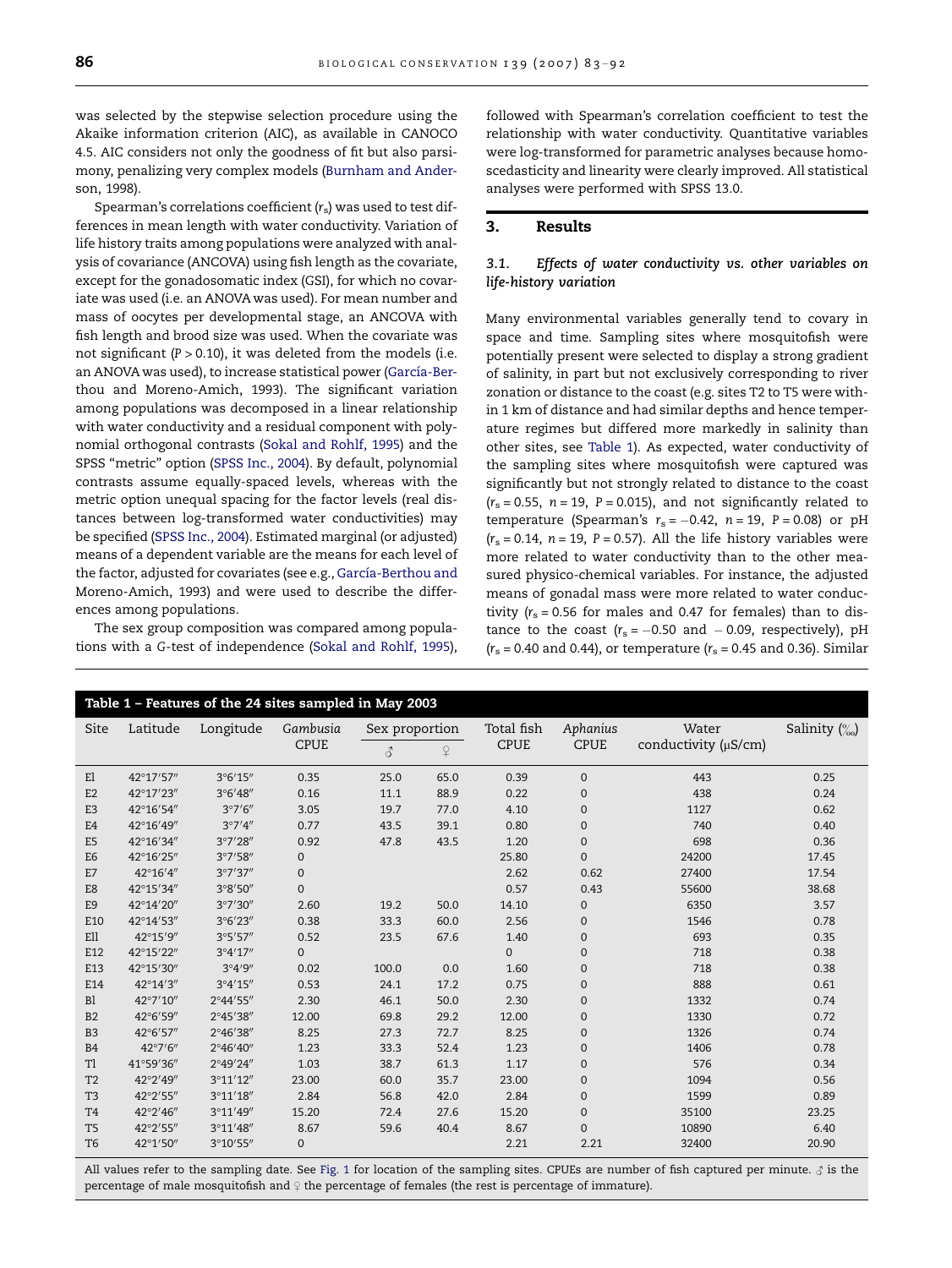analyses (e.g. effect sizes of linear models) and other variables also showed that water conductivity had a stronger relationship with life-history traits than the rest of variables in the populations studied. Also, the elimination of the high salinity collection did not alter the results. Although life-history traits might depend on many environmental variables, we chose to analyse the relationship with water conductivity because its demonstrated stronger effect. Collinearity with water conductivity and the modest variation range of other environmental variables precludes the analysis of other environmental variables in this study.

#### 3.2. Mosquitofish population structure

A total of 921 mosquitofish were captured; at only five of the 24 sites, mostly those with highest salinities, mosquitofish were not captured. The response curves (GAMs) of mosquitofish and toothcarp abundances (Fig. 3) showed a clear relationship with water conductivity. AIC selected a unimodal response for mosquitofish (non-linear  $F_{1,19} = 2.34$ ,  $P = 0.045$ ), its abundance peaking at intermediate water conductivity (ca.  $3500 \mu S/cm$ ), while toothcarp showed a linear abundance–conductivity relationship (linear  $F_{1,20} = 9.63$ ,  $P = 0.006$ ), being mostly present in polysaline and eusaline waters (i.e. salinity >  $18\%$ , where the mosquitofish was generally not present (Fig. 3).

The mosquitofish standard length was not correlated with water conductivity for females ( $r_s$  = 0.31, n = 15, P = 0.25; mean  $SL = 21.9$  mm,  $SE = 0.1$ ), males  $(r_s = -0.30, n = 15, P = 0.27;$ mean  $SL = 27.8$  mm,  $SE = 0.2$ ) or immatures  $(r_s = -0.10,$  $n = 15$ ,  $P = 0.78$ ). Mosquitofish abundance (CPUE) showed a parabolic relationship with water conductivity (see also Fig. 3), the quadratic component being significant ( $P \ll 0.05$ )



Fig. 3 - Response of Gambusia holbrooki ( $\bullet$ ; deviance = 3.14, model df = 19) and Aphanius iberus ( $\heartsuit$ ; deviance 0.20, model df = 20) abundance (CPUE) with water conductivity. Lines are the generalized additive models selected by the Akaike information criterion.

for males (polynomial regression, adjusted  $r^2$  = 0.16), females (adjusted  $r^2 = 0.25$ ) and immatures (adjusted  $r^2 = 0.21$ ). Density reduction in higher salinity was more marked for females than for males and thus the sex ratio varied significantly among populations  $(G = 77.8, df = 14, P < 0.0001)$  and the female proportion decreased with water conductivity (Spearman's  $r_{\rm s}$  =  $-0.58$ , n = 15, P = 0.022) ([Table 1](#page-3-0)). Although the proportion of immature fish differed among populations  $(G = 76.7, df = 14, P < 0.0001)$ , these differences were not related to water conductivity ( $r_{\rm s}$  =  $-0.14$ ,  $n$  = 15, P = 0.62).

## 3.3. Mosquitofish life history traits along the salinity gradient

All reproductive variables depended significantly on standard length [\(Table 2](#page-5-0)). After accounting for that, all reproductive variables for both sexes significantly differed among populations and for most of them the linear component with water conductivity was highly significant ([Table 2\)](#page-5-0). Only for total and eviscerated masses of males, potential fecundity and mean embryo mass the linear contrast was not significant; however, for these cases the deviation contrast was significant and in several cases a curvilinear relationship was observed.

For males, gonadal mass and the gonadosomatic index showed a significant increasing relationship with water conductivity ([Table 2](#page-5-0), [Fig. 4](#page-5-0)); so, mosquitofish inhabiting fresh water showed lower gonadal mass (after accounting for fish length) and GSI values than mosquitofish populations of higher salinities ([Fig. 4](#page-5-0)). For females, water conductivity had a positive linear effect on total mass, gonadal mass and GSI, but a negative one on eviscerated mass ([Table 2](#page-5-0), [Fig. 5](#page-6-0)). Potential fecundity (total number of oocytes without pre-vitellogenic ones) was not related to water conductivity, but brood size (number of embryos at stages II to VI) significantly decreased with lower water conductivity ([Table 2](#page-5-0), [Fig. 5](#page-6-0), quadratic contrast  $P = 0.016$ ). On the other hand, mean oocyte mass was positively affected by water conductivity but mean embryo mass was not [\(Table 2,](#page-5-0) [Fig. 5\)](#page-6-0). Therefore, female mosquitofish from fresh waters significantly decreased reproductive investment, as indicated by lower gonadal mass (adjusted for length), GSI and total mass, but had better somatic condition (eviscerated mass adjusted for length) ([Fig. 5\)](#page-6-0). Potential fecundity did not vary with water conductivity but freshwater females significantly presented fewer embryos (brood size) and mean oocyte mass was lower than in higher salinity populations.

#### 3.4. Oocyte developmental traits

The detailed analysis of oocyte developmental traits (ANCO-VA with standard length) showed that the mean oocyte mass averaged for each developmental stage (from I–VI) was not related to water conductivity (linear and quadratic contrasts,  $P > 0.18$ ). Standard length was only significant for stage I oocytes  $(F_{1,172} = 49.81, P < 0.0001)$  because no relationship was observed for the embryos (i.e. stages II-VI)  $(P > 0.15)$ . However, oocyte mass averaged for each developmental stage was significantly correlated with brood size for all developmental stages (ANCOVA, P < 0.001). After partialling out the effect of brood size, the same pattern (no variation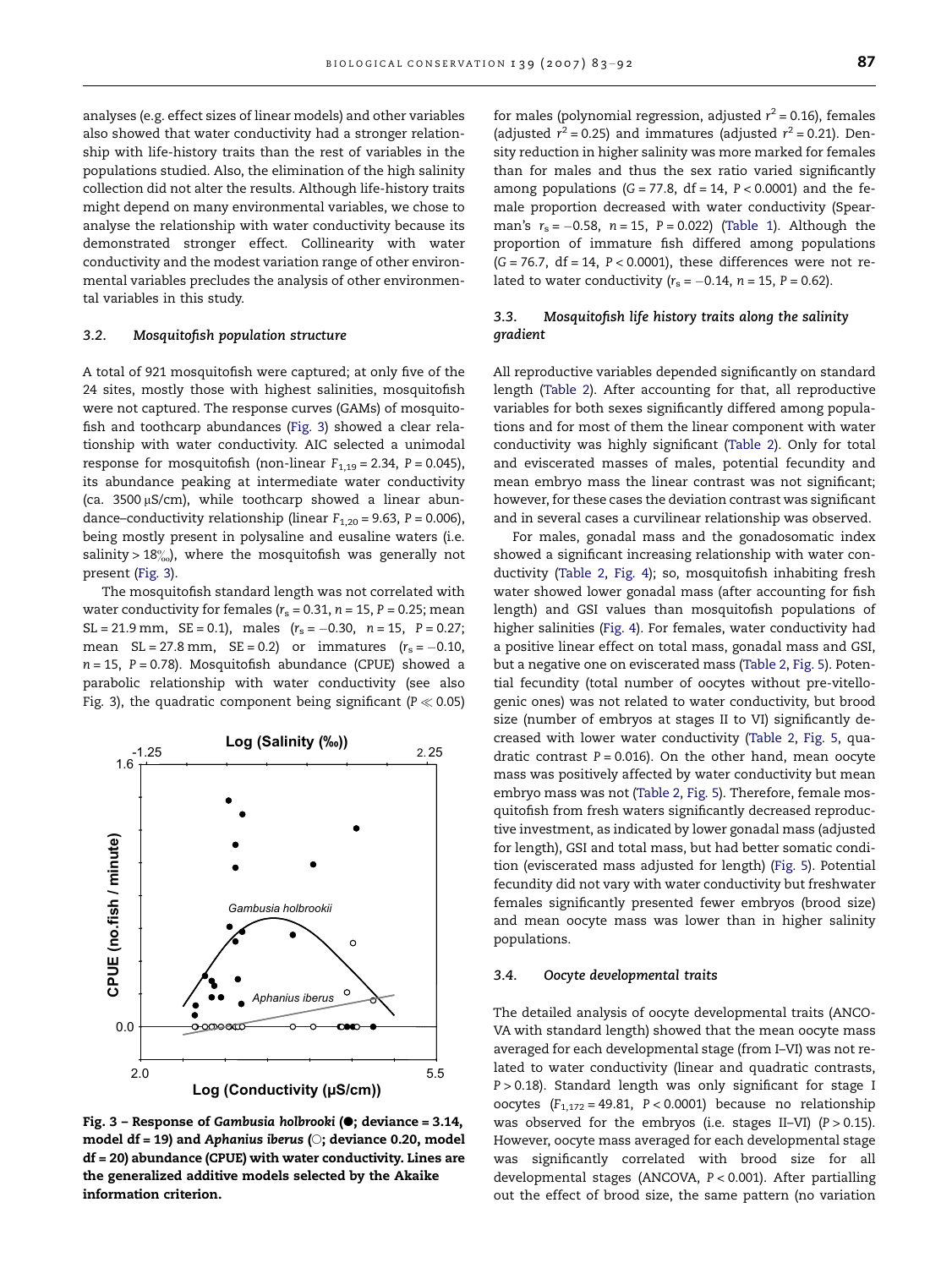<span id="page-5-0"></span>

| Table 2 - ANCOVAs of the life history traits of mosquitofish with conductivity (factor) and standard length (covariate) |                     |                   |         |                               |              |                          |        |  |  |  |  |
|-------------------------------------------------------------------------------------------------------------------------|---------------------|-------------------|---------|-------------------------------|--------------|--------------------------|--------|--|--|--|--|
|                                                                                                                         | Explained variation | Among populations |         | Log conductivity $(\mu S/cm)$ |              | Log standard length (mm) |        |  |  |  |  |
|                                                                                                                         | (adjusted $R^2$ )   |                   |         | Linear contrast               | Deviation    |                          |        |  |  |  |  |
|                                                                                                                         |                     | F                 | df      | P                             | P            | F                        | df     |  |  |  |  |
| Males                                                                                                                   |                     |                   |         |                               |              |                          |        |  |  |  |  |
| Total mass                                                                                                              | 0.914               | 6.09 <sup>a</sup> | 14, 380 | 0.237                         | $\mathbf{a}$ | 3465.1 <sup>a</sup>      | 1,380  |  |  |  |  |
| Eviscerated mass                                                                                                        | 0.918               | 4.40 <sup>a</sup> | 14, 158 | 0.548                         | $\mathbf{a}$ | 1658.6 <sup>a</sup>      | 1, 158 |  |  |  |  |
| Gonadal mass                                                                                                            | 0.611               | 9.26 <sup>a</sup> | 13, 159 | $\mathbf{a}$                  | a            | $113.8^{a}$              | 1, 159 |  |  |  |  |
| GSI                                                                                                                     | 0.450               | $11.75^{\rm a}$   | 13, 158 | a                             | $\mathbf{a}$ |                          |        |  |  |  |  |
| Females                                                                                                                 |                     |                   |         |                               |              |                          |        |  |  |  |  |
| Total mass                                                                                                              | 0.958               | $7.34^{a}$        | 14, 341 | 0.002                         | $\mathbf{a}$ | 5958.2 <sup>a</sup>      | 1,341  |  |  |  |  |
| Eviscerated mass                                                                                                        | 0.969               | 9.11 <sup>a</sup> | 14, 201 | 0.002                         | a            | 5243.9 <sup>a</sup>      | 1, 201 |  |  |  |  |
| Gonadal mass                                                                                                            | 0.799               | $3.33^{a}$        | 14, 201 | $\mathbf b$                   | b            | 553.2 <sup>a</sup>       | 1, 201 |  |  |  |  |
| GSI                                                                                                                     | 0.268               | $6.65^{\rm a}$    | 14, 202 | a                             | a            |                          |        |  |  |  |  |
| Potential fecundity                                                                                                     | 0.546               | 6.37 <sup>a</sup> | 14, 201 | 0.159                         | $\mathbf{a}$ | 130.1 <sup>a</sup>       | 1, 201 |  |  |  |  |
| Brood size                                                                                                              | 0.619               | $3.41^{\rm a}$    | 14, 201 | $\mathbf b$                   | $\mathbf b$  | 189.9 <sup>a</sup>       | 1, 201 |  |  |  |  |
| Mean oocyte mass                                                                                                        | 0.603               | 4.11 <sup>a</sup> | 14, 200 | 0.010                         | $\mathbf{a}$ | $189.5^{\rm a}$          | 1, 200 |  |  |  |  |
| Mean embryo mass                                                                                                        | 0.596               | $11.41^a$         | 13, 99  | 0.377                         | $\mathbf{a}$ | 28.8 <sup>a</sup>        | 1,99   |  |  |  |  |

The variation among populations was decomposed into a linear component and a residual term (deviation) with polynomial contrasts. All variables were  $log_{10}$  transformed except GSI. No covariate was used for the analysis of GSI (i.e. ANOVA was used). a  $P < 0.0001$ .

 $b$   $P = 0.001$ .



Fig. 4 – Relationship of conductivity with size-adjusted means (ANCOVAs of Table 2) of life history traits for male mosquitofish. The adjusted means are the population means after adjusting for fish length. For the gonadosomatic index the observed means without adjusting for length are given. Significant (P < 0.05) linear or quadratic components are also shown.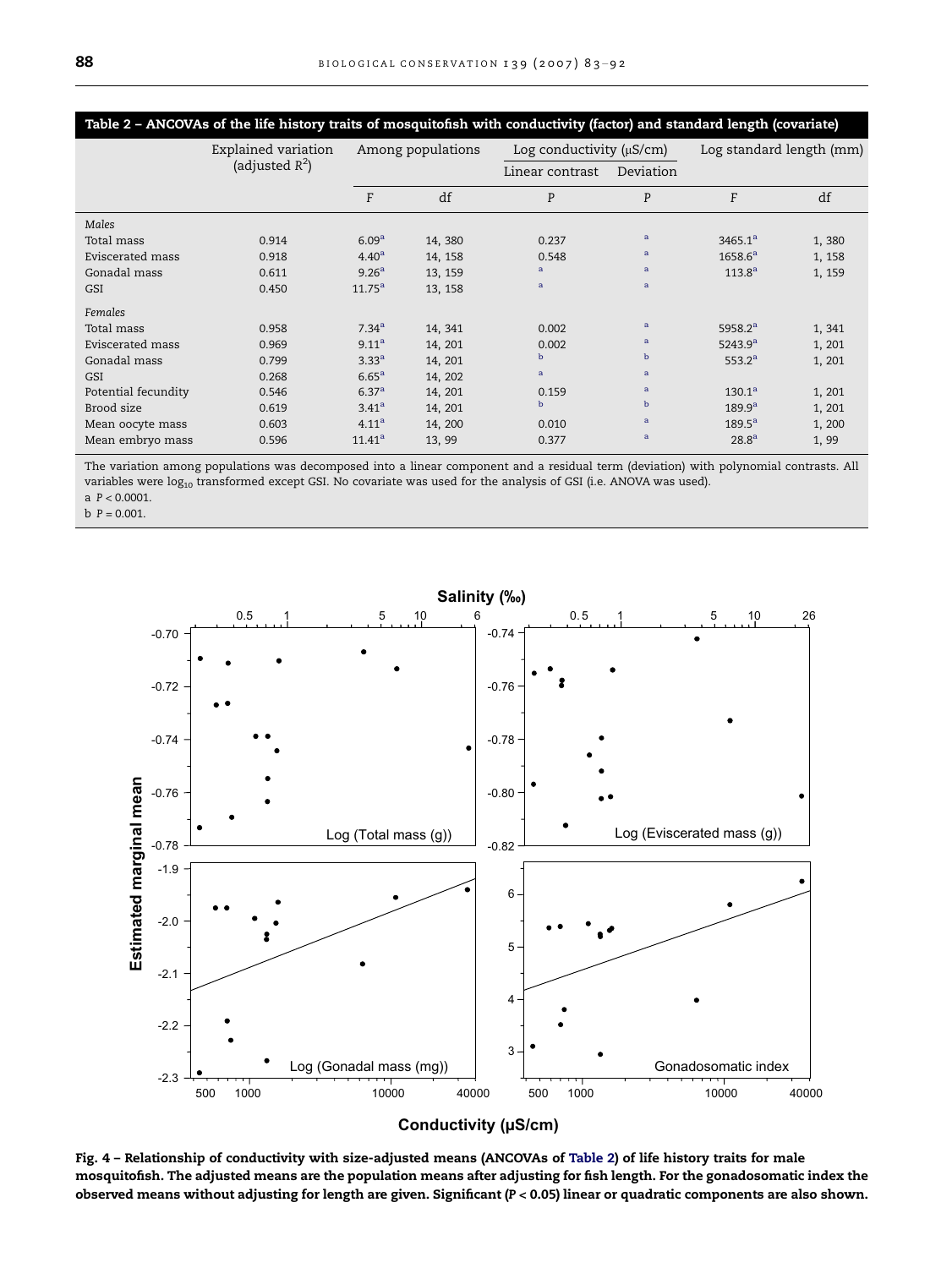<span id="page-6-0"></span>

Fig. 5 – Relationship of conductivity with size-adjusted estimated means (ANCOVAs of [Table 2\)](#page-5-0) of life history traits for female mosquitofish. The adjusted means are the population means after adjusting for fish length. See [Fig. 4](#page-5-0) for statistics shown.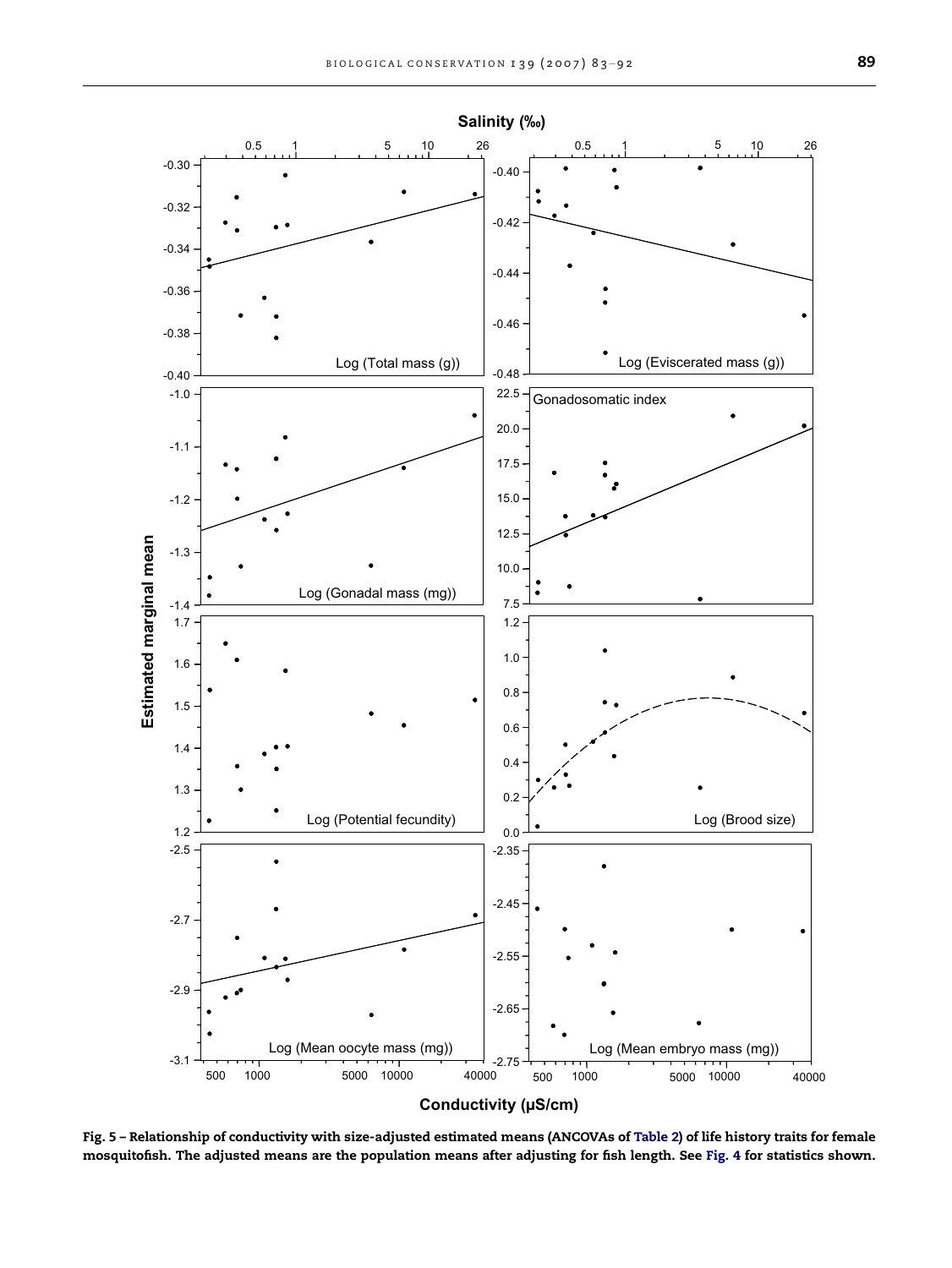

Fig. 6 – Significant relationships of oocyte mass (size-adjusted means) per developmental stage with water conductivity.

with water conductivity) was observed except that the mass of stage II oocytes (linear and quadratic contrasts:  $P = 0.93$ and  $P = 0.033$ , respectively) and stage III and IV oocytes (linear and quadratic contrasts:  $P < 0.05$  and  $P > 0.68$ , respectively) varied with water conductivity (Fig. 6), showing a mass gain, independent of female size, with water conductivity.

The number of oocytes per developmental stage (from I–V) significantly depended on female standard length (ANCOVA, P < 0.0001 for all the stages). The number of stage I oocytes significantly decreased in larger females, whereas the number of the other stages significantly increased with female standard length (Fig. 7). After accounting for female size, all stages (except stage III) showed a significant linear relationship with water conductivity (linear and quadratic contrasts:  $P \ll 0.05$  and  $P \gg 0.05$ , respectively, for all the stages). The number of oocytes of stages I and II were negatively related to water conductivity (linear contrasts:  $P = 0.001$  and P = 0.016, respectively), while stages IV and V presented a significant positive relationship with water conductivity (linear contrasts:  $P < 0.0001$  and  $P = 0.001$ , respectively); stage III oocytes did not depend on water conductivity (linear contrast,  $P = 0.73$ ) (Fig. 7). Therefore, oocyte mass did not depend on standard length (except stage I), but females inhabiting saltier waters presented heavier embryos (stages II–IV, after correcting for brood size), less oocytes (after correcting for standard length) in initial developmental stages (I and II) and more embryos in the latest developmental stages (IV and V).

## 4. Discussion

#### 4.1. Individual effects of salinity

Water conductivity had highly significant effects on the life history traits of both male and female mosquitofish at the start of the reproductive season, with both sexes increasing reproductive investment in higher salinity, at the cost of somatic condition (eviscerated mass adjusted for standard length) in females. The increase of female reproductive



Fig. 7 – Top: variation of oocyte stage composition with standard length for female mosquitofish. Bottom: relationship of oocyte number (size-adjusted means) per developmental stage with water conductivity.

investment also implied a gain in total mass, in contrast to somatic mass, indicating that the latter is a better indicator of condition. Females from higher salinity waters produced more embryos (brood size) and had larger oocytes than those in freshwater, but did not differ in total brood size (potential fecundity) and total embryo mass. These differences could be explained by the detailed analysis of oocyte stages. After accounting for fish length, females from saltier waters had significantly less oocytes in initial developmental stages (I and II) and more in advanced stages (IV and V), showing that the increase in reproductive investment is partly due to an earlier start of reproduction. However, in addition to earlier reproduction, females from saltier environments also pre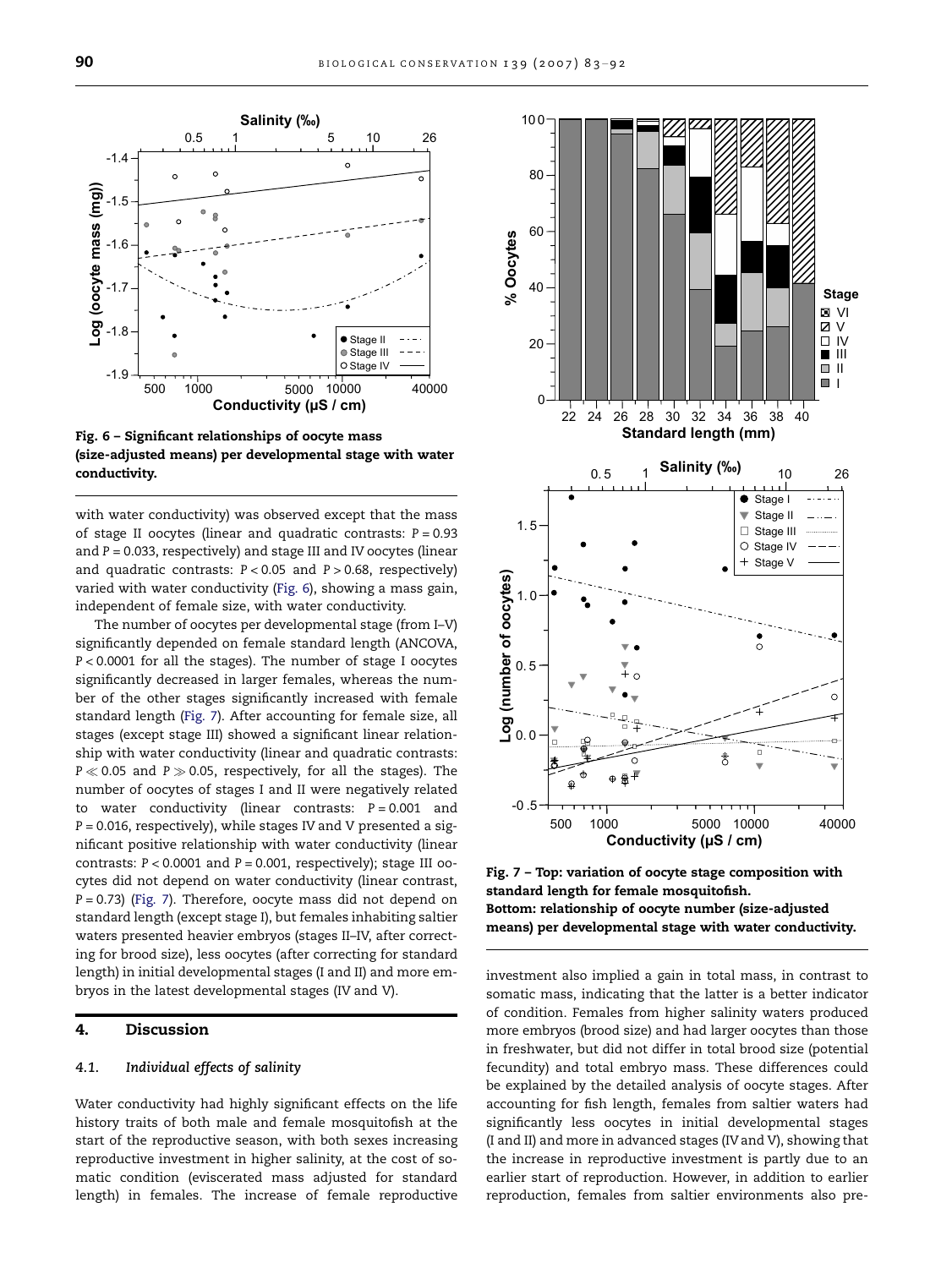sented heavier embryos (after correction for brood size and mosquitofish length).

Although it has often been thought that salinity may limit the invasive success of the mosquitofish, there are few studies on how salinity affects its ecology. Our results are similar to those reported by [Stearns and Sage \(1980\) and Brown-Peter](#page-9-0)[son and Peterson \(1990\),](#page-9-0) the only similar previous studies. Although they studied a shorter salinity range, from fresh  $(0\%_{00})$  to mesosaline  $(10\%_{00})$  ca. 17 mS/cm) and oligosaline waters  $(2.5\%_{00};$  ca. 4.7 mS/cm), respectively, they also found that at the start of reproductive season, females from brackish waters increased reproductive effort and had larger GSI and brood sizes (similar to our brood size due to different oocyte classification), but produced smaller embryos. The contrasting results on embryo size might be due to a variety of reasons, including a different classification of developmental stages or a longer salinity range. [Brown-Peterson and Peter](#page-9-0)[son \(1990\)](#page-9-0) also reported that females from fresh water were in better somatic condition and matured later, since ovarian development was significantly more advanced in oligosaline waters. Similar effects of salinity on life history traits have been observed in other fish species. For instance, both males and females of the poeciliid Poecilia latipinna grew faster and matured earlier in relatively salty water ([Trexler and Travis,](#page-9-0) [1990](#page-9-0)), and environmental factors had a more pronounced influence on females than on males ([Trexler et al., 1990\)](#page-9-0), as we observed for mosquitofish. [Frenkel and Goren \(1997\)](#page-9-0) showed that Aphanius dispar females from higher salinity had larger GSI and oocytes in more advanced developmental stages. Similarly, the fecundity and GSI values for both males and females of Caspian roach (Rutilus rutilus caspicus) ([Naddafi](#page-9-0) [et al., 2005](#page-9-0)) were greater in saline habitats than in fresh water; while in environments with high salinity the black-chinned tilapia (Sarotherodon melanotheron) and the bonga shad (Ethmalosa fimbriata) reduced size-at-maturity and increased fecundity [\(Panfili et al., 2004a,b](#page-9-0)). Therefore, the pattern of increased reproductive investment with salinity seems widespread among euryhaline fish.

Life history theory predicts that reduced adult survival will select for earlier maturation and increased reproductive effort, whereas fluctuating environments select for a configuration of traits marked by younger age- and smaller size-atmaturity, higher reproductive effort, larger brood sizes, and smaller offspring, relative to stable environments [\(Stearns,](#page-9-0) [1992](#page-9-0)). Salinity is one of the most stressful factors in mosquitofish survival, affecting it at two levels: because of osmotic pressure capabilities and because saline habitats usually undergo much greater salinity fluctuations than freshwater habitats ([Nordlie and Mirandi, 1996\)](#page-9-0). Both stress mechanisms may thus favor a similar response of life history traits. The above mentioned results, however, may also be due to indirect effects of salinity, because salinity is also related to distance to coast and, consequently, to temperature, pH and other water chemistry variables. For instance, [Grether et al.](#page-9-0) [\(2001\) and Reznick et al. \(2001\)](#page-9-0) have recently discussed that despite the well known effects of predation on the life history of guppies (Poecilia reticulata), others factors such as resource availability or forest cover co-vary with predation pressure. Thus, laboratory experiments are needed to further understand salinity effects on mosquitofish life history.

## 4.2. Population effects of salinity

Because samples were taken at the start of the reproductive season, we only captured fish born at the end of the last reproductive season that had survived the winter, and the new born were still not present. Salinity effects are more important in female mosquitofish than in males ([Trexler](#page-9-0) [et al., 1990](#page-9-0)); in accordance with that, we found that the mosquitofish population size-structure did not vary with salinity but that sex ratio differed in saltier waters because of a stronger decrease of female density. Salinity affects mosquitofish metabolism [\(Nordlie and Mirandi, 1996\)](#page-9-0), which is positively correlated with body mass (Hölker, 2003). Because female mosquitofish are much larger than males, higher energy expenditures and oxygen consumption to maintain osmotic regulation are expected. The somatic condition of females was also significantly reduced in saltier waters because of a stronger reproductive investment. Both factors suggest reduced female survival at higher salinities. Similarly, [Timmer](#page-9-0)[man and Chapman \(2003\)](#page-9-0) reported that P. latipinna increased routine metabolic oxygen consumption during brood development and showed a significant increase of routine metabolic rate during late gestation, whereas the metabolic rate of males was lower. Moreover, they suggested that the higher oxygen demand of females caused an increase in the time spent in aquatic surface respiration, hence affecting maternal predation risk.

Although the reproductive investment of mosquitofish increased with salinity, abundance showed a unimodal relationship, with a strong decline in highly polysaline waters, particularly of females. In contrast, the Spanish toothcarp were only present in high polysaline and eusaline waters where mosquitofish were not present. The toothcarp is endemic to the Mediterranean coast of Spain, considered in danger of extinction by the National Catalogue of Endangered Species and listed in the Annex II of the Bern Convention [\(Doadrio, 2002\)](#page-9-0). It originally inhabited a wide range of lowland waters but nowadays its distribution is reduced to polysaline, eusaline and hypersaline waters. Several factors have been proposed to explain this decline (García-Berthou and More[no-Amich, 1992; Elvira, 1995\)](#page-9-0) but the impact of invasive mosquitofish plays a dominant role. The change from fresh to oligosaline waters implied the increased abundance and reproductive investment of invasive mosquitofish; these patterns do not continue, however, with further salinity. The contrasting response of mosquitofish and toothcarp abundance with salinity, in addition to the lower somatic condition of mosquitofish with increasing salinity, support the hypothesis that polysaline waters limit the invasiveness of mosquitofish and constitute a refuge for native fauna such as Mediterranean cyprinodontiform fishes.

#### Acknowledgements

Financial support was provided by the Spanish Ministry of Science and Technology (REN2003-00477) and the Government of Catalonia (Catalan Government Distinction Award for university research 2004 to EGB). C.A. held a doctoral fellowship (FPU AP 2002–0206) from the Spanish Ministry of Education. We thank J. Carol, I. Montasell and J. Benito for field